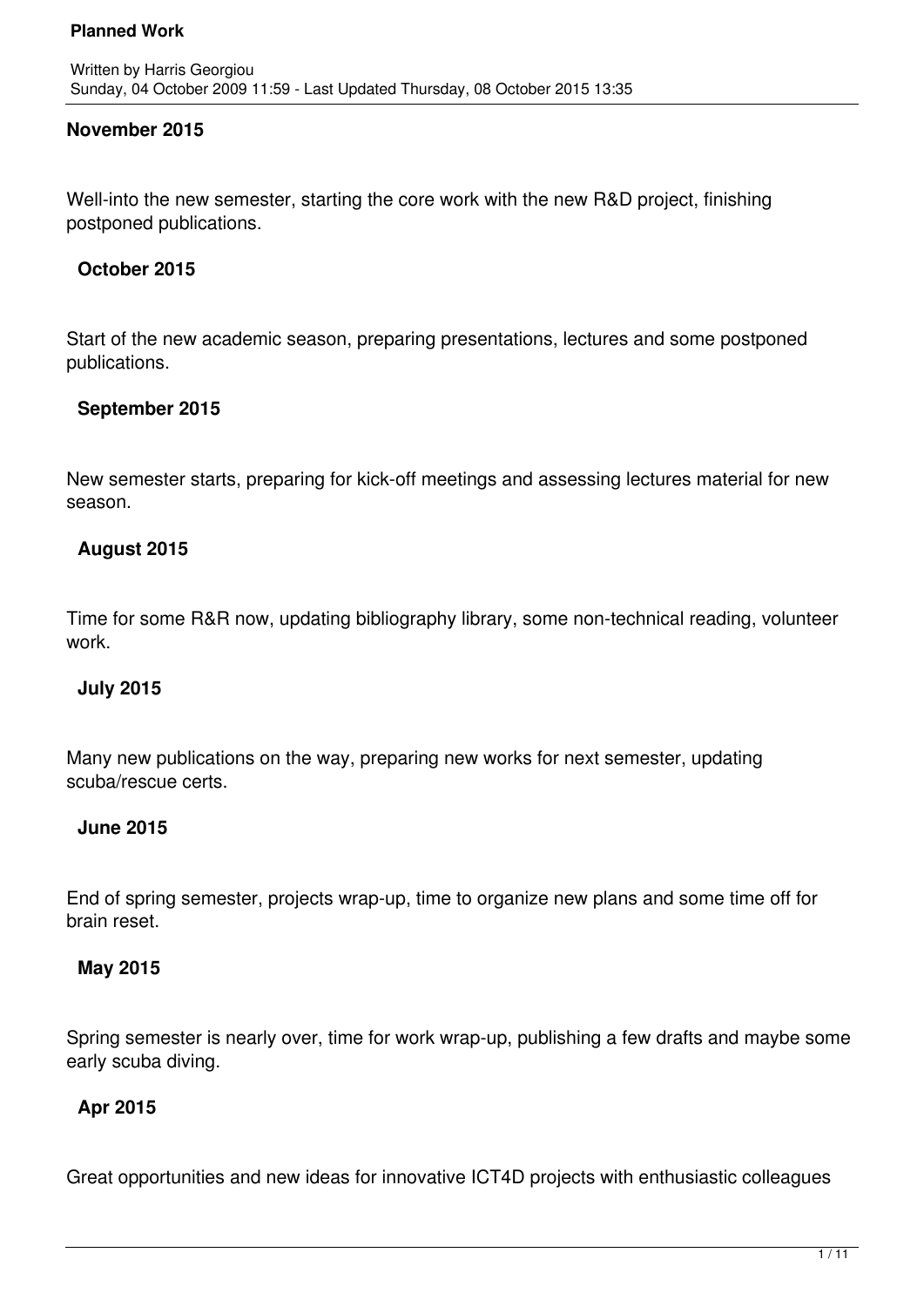and students.

# **Mar 2015**

New projects and publications prepared for the next few months, plus fMRI code wrap-up for final publishing.

# **Feb 2015**

The fMRI project is just about finished, final revisions/publications, planning next endeavours and ideas.

# **Jan 2015**

Happy new year! Wrapping up the fMRI project and conclusive work, final publications, preparing next academic semester.

# **Dec 2014**

Holiday season, some downtime scheduled, wrapping up the fMRI work and publications, planning for some scuba dive.

### **Nov 2014**

Preparing new material for a 2-part crash course on Gamification, multi-tasking for finishing up other publications.

# **Oct 2014**

In full working mode now, new projects and lectures for the new season, plus complete training schedule for running/cycling.

# **Sept 2014**

Training in living with 40C+ degrees in summer Athens, contacts for new projects and work next season, making new plans.

# **August 2014**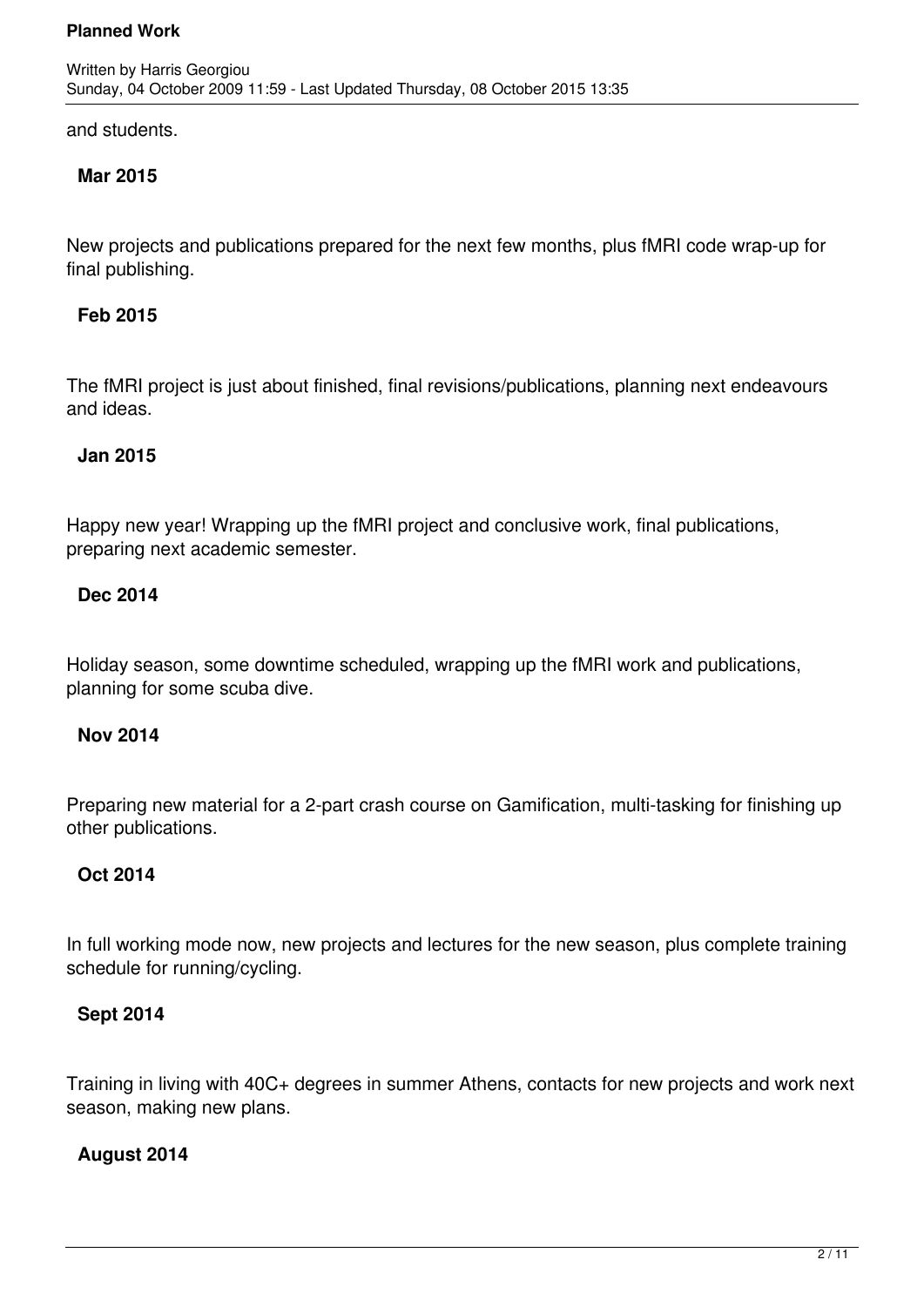Some time off at last, putting some more hours underwater, plus several ideas for new side-projects and collaborations.

# **July 2014**

Time for wrap-up, review workplans and plan for some time off, preparing season backups, refreshing EFR/BLS and OWD training courses.

### **June 2014**

Summer in Greece is finally here, final exams and courseworks wrap-up for the semester, more deadlines for works-in-progress and publications.

# **May 2014**

Autumn semester coming to an end, many exams and courseworks scheduled for this month, plus several more deadlines for upcoming own publications.

# **April 2014**

Getting closer to multiple deadlines, work pilling up fast, i7 machine running almost constantly in full-24h now with experiments and data analysis.

### **March 2014**

Coding, experiments, preparing new lecture material, coding, some publications are already under way, coding, experiments, coding, coding, more coding...

### **February 2014**

New semester is on, many presentations and courseworks to prepare for the new lectures, hopefully some cutting-edge postdoc publications too.

### **January 2014**

Happy new year! At last, some time to cool off the pressure, do some non-work reading, run some extra km mid-week!

### **December 2013**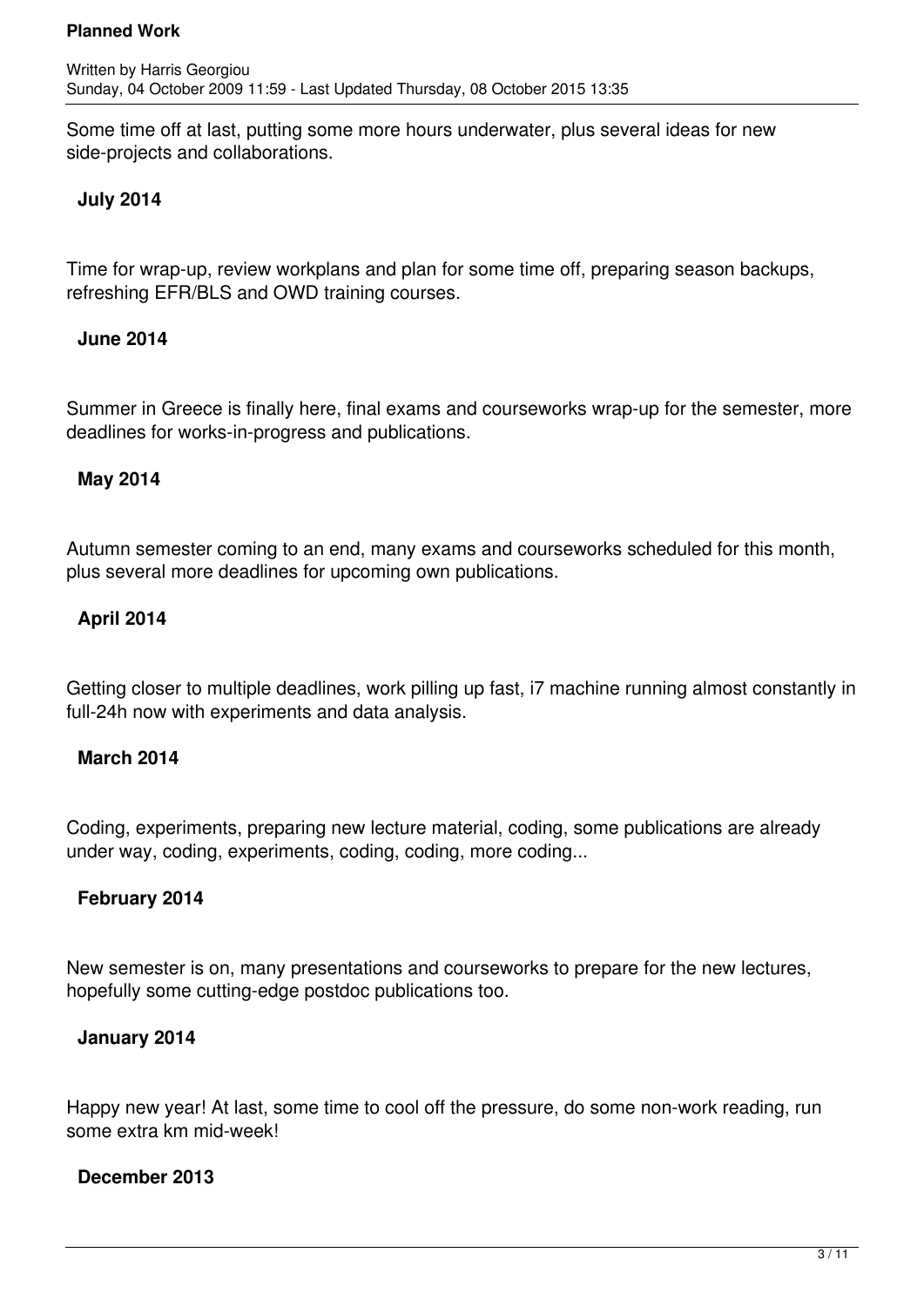End of the year, some time for brief holidays, wrap-up of work and plans, maybe some underwater scuba yoga to cool off.

# **November 2013**

Planning for full-schedule book writing, along with the main work with fMRI and sparse modeling, plus finishing up the material for all lecture modules.

# **October 2013**

Winter semester is now fully under way, teaching period starts with many new planned lectures and material, plus a few low-priority articles for publication.

# **September 2013**

Summer wrap-up, time to gear up for the starting season, many contacts and schedules to make, still some time for some diving expeditions for a few days.

# **August 2013**

Summer phase in officially on, time to reschedule all the remaining work for a little later, say, a month. Getting into wetsuit for dive-dive-dive mode.

### **July 2013**

Some time off, plenty of time for focused coding on high-end machine learning projects, plus reviewing latest topic papers and proceedings.

### **June 2013**

Daily schedule is relaxed enough so that I can plan in-depth work for my post-doc and of course some time for underwater "work" too.

### **May 2013**

Summer semester is almost over, many projects and lectures finish, time to wrap up the schedules and plan for some time off.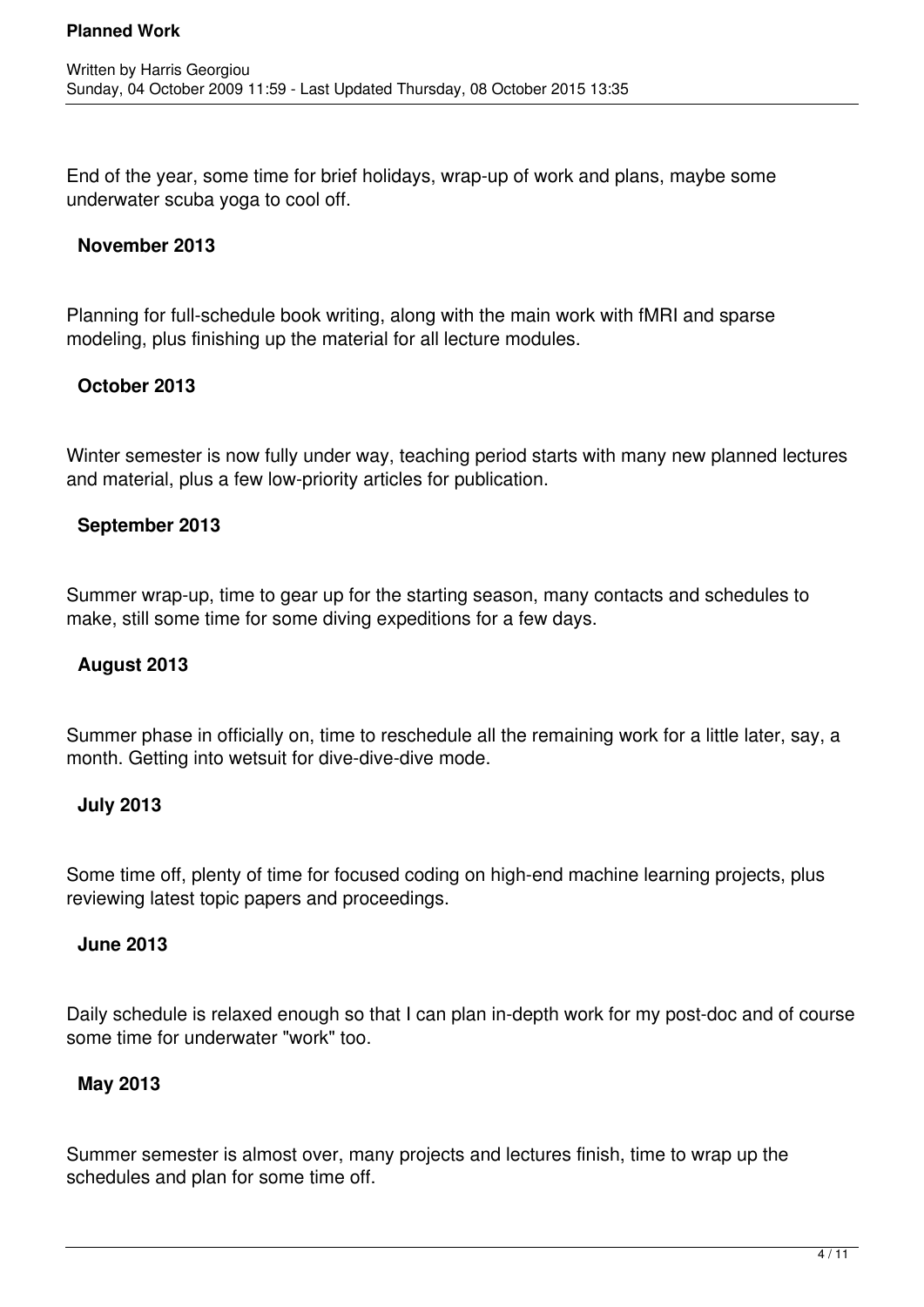# **April 2013**

Some time off this month, hopefully I will have the chance to get in sync with schedule and spend some time underwater.

### **March 2013**

The summer semester is well under way, taking time to plan some publications that have been on hold for a long time, reorganizing work with colleagues.

### **February 2013**

Major start-up tasks with new research endeavors in several topics, huge workload but at last on-track again with cutting-edge material after a year or so.

### **January 2013**

Happy new year to all! Many new things are beginning this month, including cutting-edge research in EEG and fMRI, with many old (and new) colleagues.

#### **December 2012**

The year is closing, most of the work schedule is by now well under way, hopefully things will starts to calm down a bit and get into that Christmas spirit!

#### **November 2012**

Hopefully by this month, two brand new books of mine will be out in the shops, wide a wide range of material for image analysis, medical imaging and pattern recognition.

#### **October 2012**

New academic semester is officially under way, many research projects active, heavy task scheduling. It seems that I finally need some sort of a secretary.

### **September 2012**

Preparing for the new season, lots of project start-ups, lectures material, planning for paper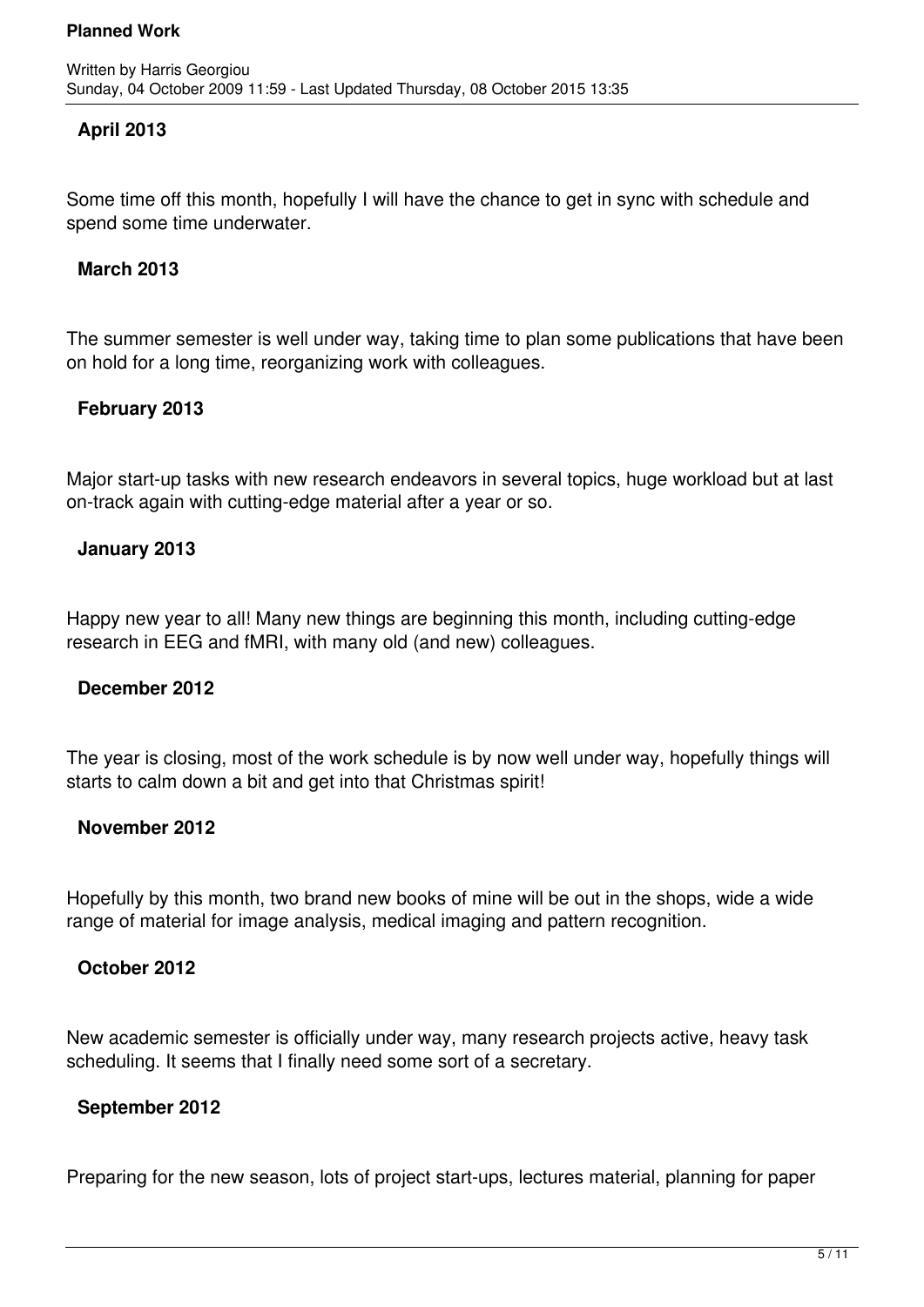submissions and revisions, lots and lots of multi-tasking.

# **August 2012**

Slow month, mostly underwater(!), some office maintenance and computer service/upgrades, plus an ambitious schedule for a new book publication.

### **July 2012**

Reorganizing work and postponed tasks before some time off, planning the next projects and paper publications, preparing season backups.

#### **June 2012**

At last some time off, more relaxed schedule, a chance to review some low-priority tasks, rescue/first-aid training courses, paper publications.

### **May 2012**

End of the spring semester, end of the academic season, exams period, a conference paper to present in a medical conference, full schedule.

### **April 2012**

Easter holidays period is coming up, lots of planning and postponed tasks to work with, plus some time for freezing-cold winter dive.

### **March 2012**

First weeks of the spring semester full of work and scheduling tasks, plus getting deep into Matlab coding again for some low-level cardiac signal processing.

### **February 2012**

End of winter semester, several lectures and modules to prepare for the next semester, plus new upcoming research projects and papers planning.

### **January 2012**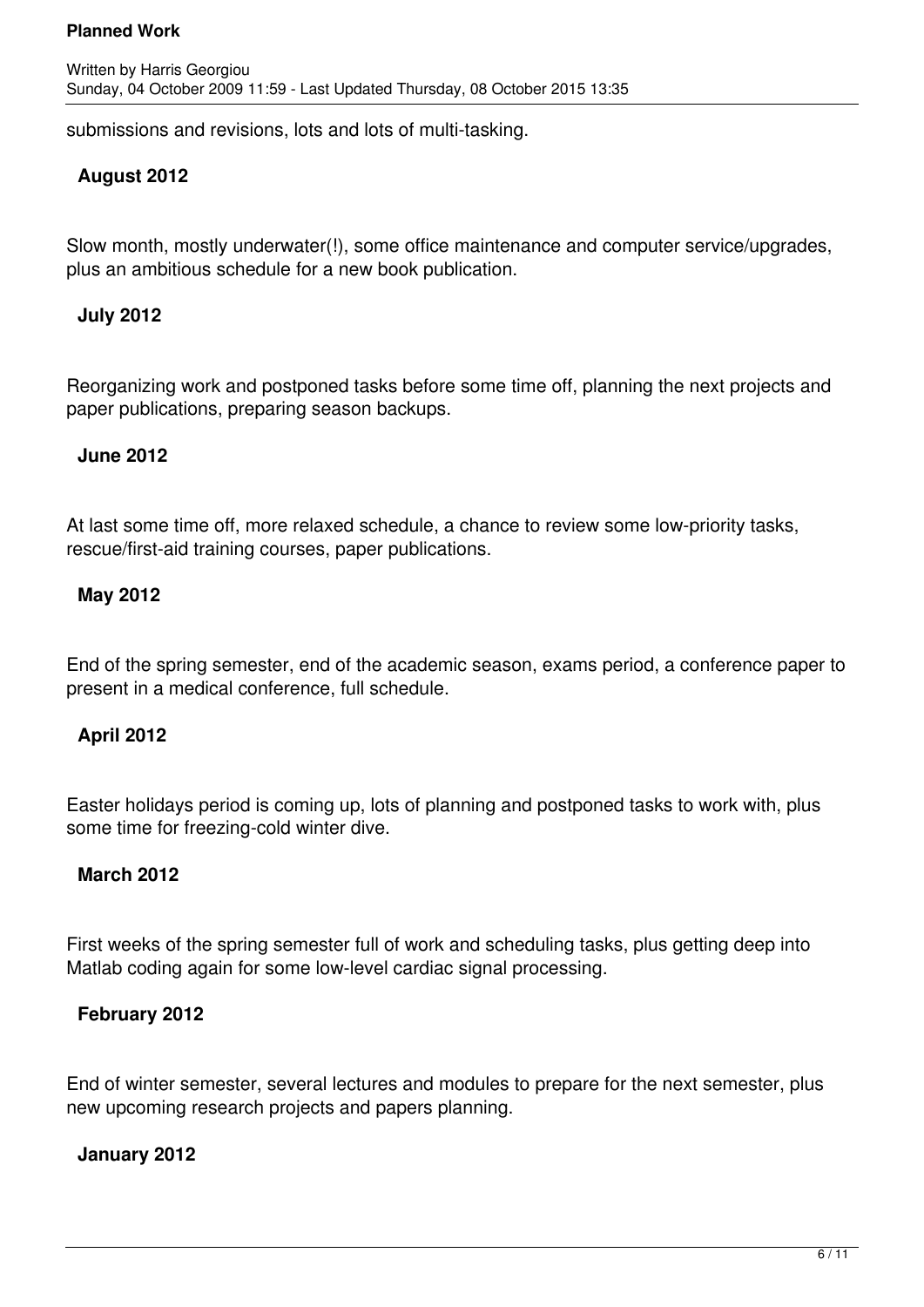The first weeks of the new year are here, lots of work planning, but also a few days off to find myself underwater in the most freezing period of the year.

# **December 2011**

Christmas period is way under way, lots of deadlines coming up, several projects to plan for the next year, hopefully all will be met in time before some off-time.

### **November 2011**

A fresh new academic season is well under way, lots of semester courseworks, exams and lecture notes to be prepared before the works starts to pile up.

# **October 2011**

Academic season is well under way by now, lots of lectures and material to prepare, plus full homepage migration and some traveling plans.

# **September 2011**

Since this year's summer time got overflown by special works and some medical emergencies too, hopefully this month will be ideal for some deep scuba dives to cool my head off.

### **August 2011**

Some time off, a few days of rest and sea treatment, no major work planned for this month except a book project in medical imaging, hopefully I will complete it in time.

### **July 2011**

Finally the academic year is over, some time available for various side-projects, review old ones that are have been on hold for months, and of course the beginning of regular scuba dives.

### **June 2011**

End of academic season, things seem to relax a bit, time to take out some of the low-priority works out of the box and start working on them, including two book plans, two new papers and huge code re-engineering.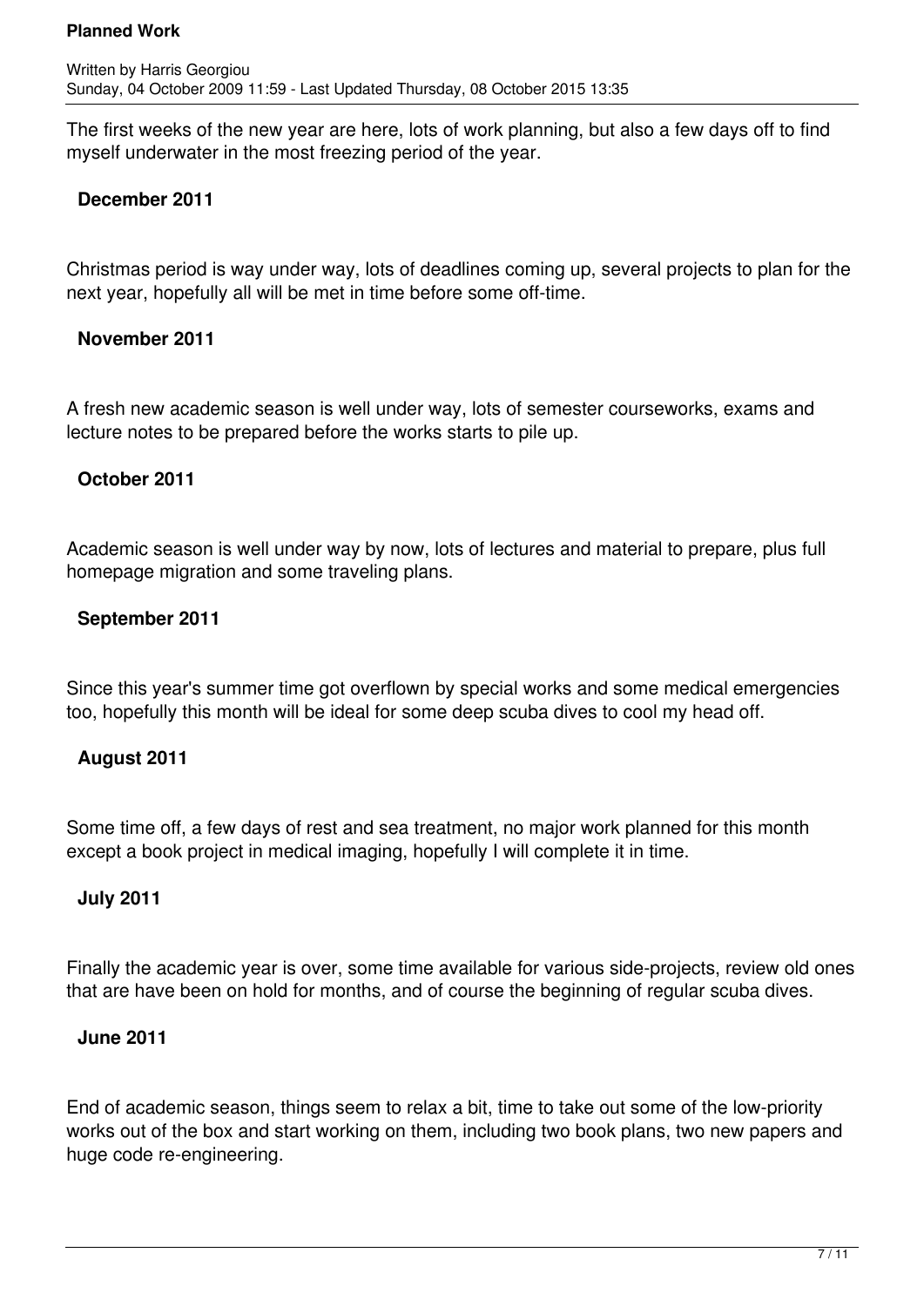### **May 2011**

Spring semester is almost over, wrapping up lectures and assignments for final markings, preparing several side-projects and participating with publications in medical conferences.

### **April 2011**

Easter break is at the end of the month, time to wrap up some work and some time off to organize things, prepare for the last weeks of the spring semester.

### **March 2011**

The spring semester is well under way, many important call-for-papers deadlines this month, hopefully will manage 1-2 of them - Plus a (much delayed) winter dive!

### **February 2011**

The winter academic semester end, the spring semester begins. Many call-for-papers for conferences and workshops, plus a new book plan for hypergame analysis.

#### **January 2011**

A new year is beginning, many deadlines are passing and others are coming, definitely the time for a winter scuba dive a.s.a.p.

#### **December 2010**

The year is almost out, wrapping up the scheduled work and planning for a few winter scuba dives, resetting for the tough year ahead.

#### **November 2010**

One post-doc and two project proposals underway, plus a few technical papers on social game theory and a book plan. And, of course, preparing all the material for this year's lectures.

### **October 2010**

Season is officially on, too much paperwork and material to prepare, a few conferences to look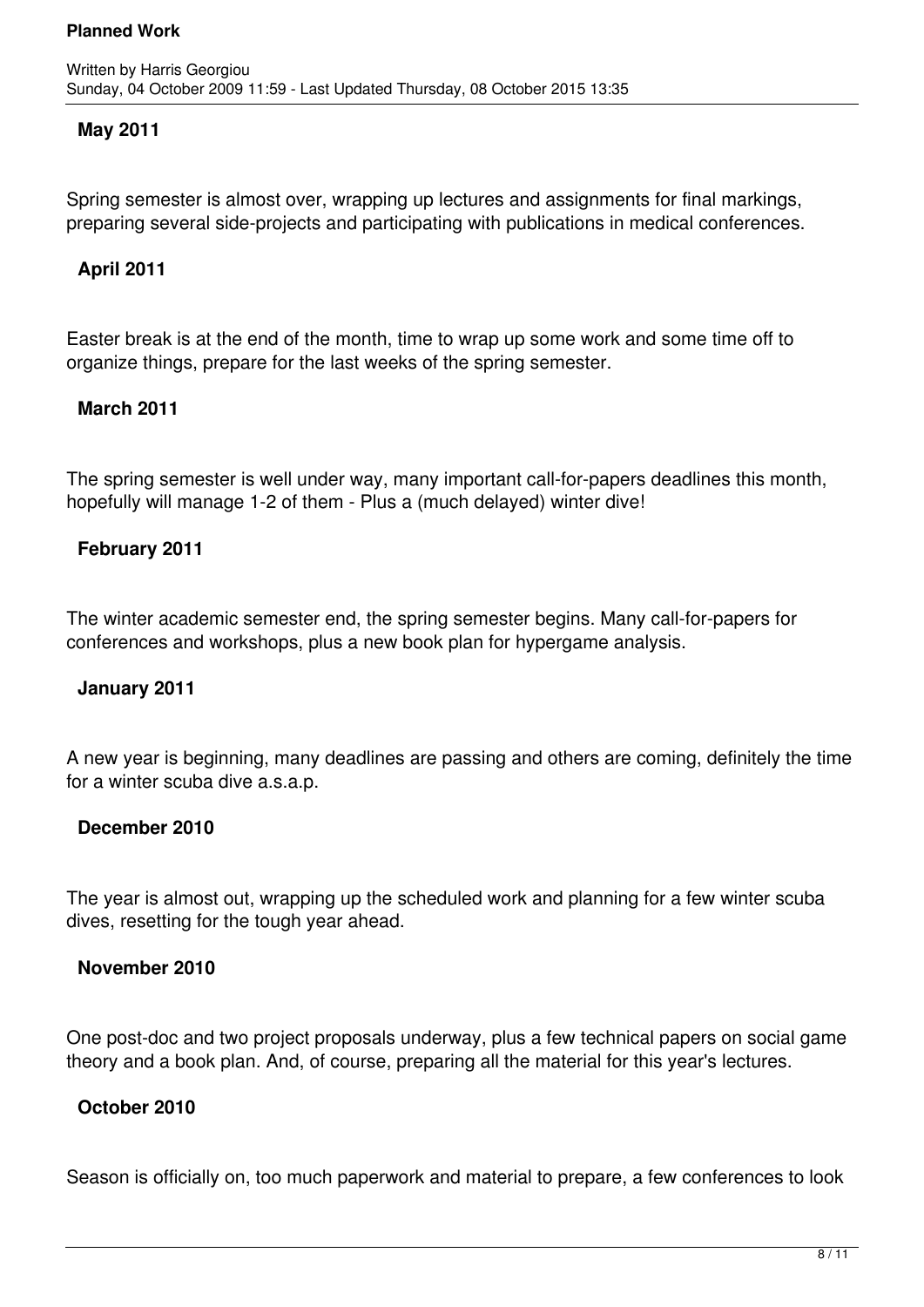up and a brand new mini-site for lectures to finish.

# **September 2010**

Looks like the semester will start very early this year. More than 2000 recent papers to go through, more than 3 major projects running, plus preparation for this year's teaching courses, with new material and presentations.

# **August 2010**

Preparing material for three major projects this year, plus some reading and updates for next season's lectures. More than 1000 selected papers from the past 6 months must be reviewed and categorized before September.

### **July 2010**

Dry season starts in Athens, expecting over 40 degrees daily this summer, I am planning to make frequent 2-3 days breaks for scuba dives between work.

### **June 2010**

Normal 'championship' season is over, time for post-mortem work and scheduling of side-projects, between scuba dives!

### **May 2010**

Tones of exam papers, projects and courseworks to mark, plus a few more submission deadlines for papers. Wrapping up the final major works of the academic semester.

### **April 2010**

I realized that getting rid of the 'red' items, the most urgent ones, from the to-do list is nearly impossible. I must find time to organize and write down several ideas than are now floating around the office as sticky notes.

### **March 2010**

A few more research proposals and paper submissions are planned for this month, hopefully another winter scuba dive during the Easter holidays. I promised myself I will make time for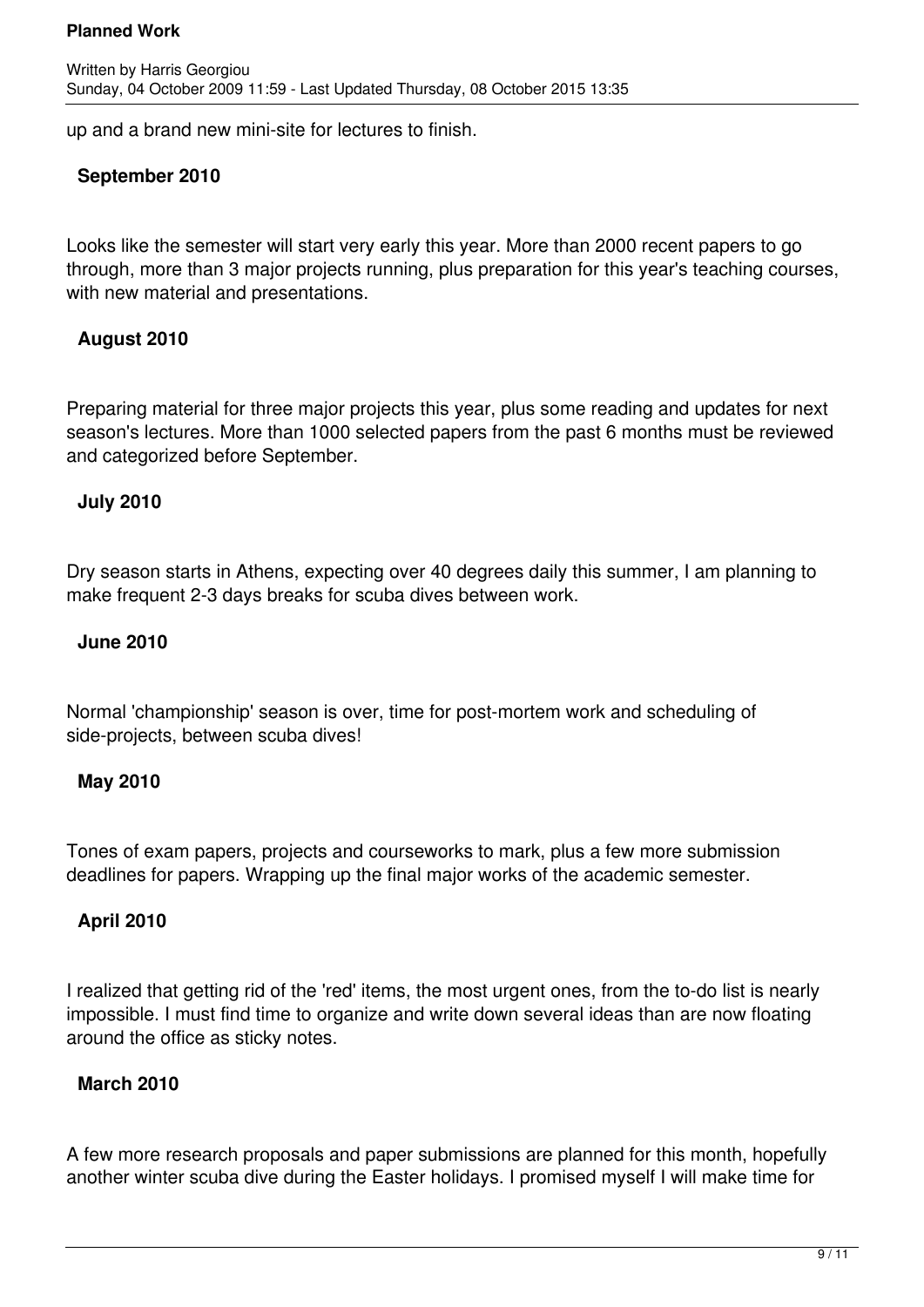some H-FOSS work too.

# **February 2010**

I hope typical obligations, lecture material, exam papers and all will be finished by now and I'll be able to focus more on the running projects, as well as several new papers and publications.

#### **January 2010**

Happy new year, good health and good kick-off start to all. Before I get pretty much under the paperwork, I'll be underwater for several days, taking photos and enjoying the exceptionally warm winter this year.

#### **December 2009**

Many deadlines before the end of the year, mostly proposals and paper submissions. Results from new experiments should already be analyzed by early this month, in order to devote most of the time to writing. But this is Christmas time! It's time to give myself a present: deep-winter scuba diving and more underwater photos.

#### **November 2009**

Another proposal is planned for preparation early on this month. Significant work is expected with the new custom-made Adaboost package (Matlab), plus new experiments, results and detailed comments for supplementary material, also scheduled for publication this month.

### **October 2009**

The season has really started for good. Already submitted two research proposals, preparing a third one with colleagues, preparing my MSc and BSc courses for this year, working on my very own custom-made Adaboost package in Matlab, trying to finish my website, trying to schudle some time for proper sleep...

### **September 2009**

Getting my hands really dirty with the new Joomla template for my website, editing modules, installing new components, preparing texts and images. I have to finish this before the real work starts in a few weeks.

### **August 2009**